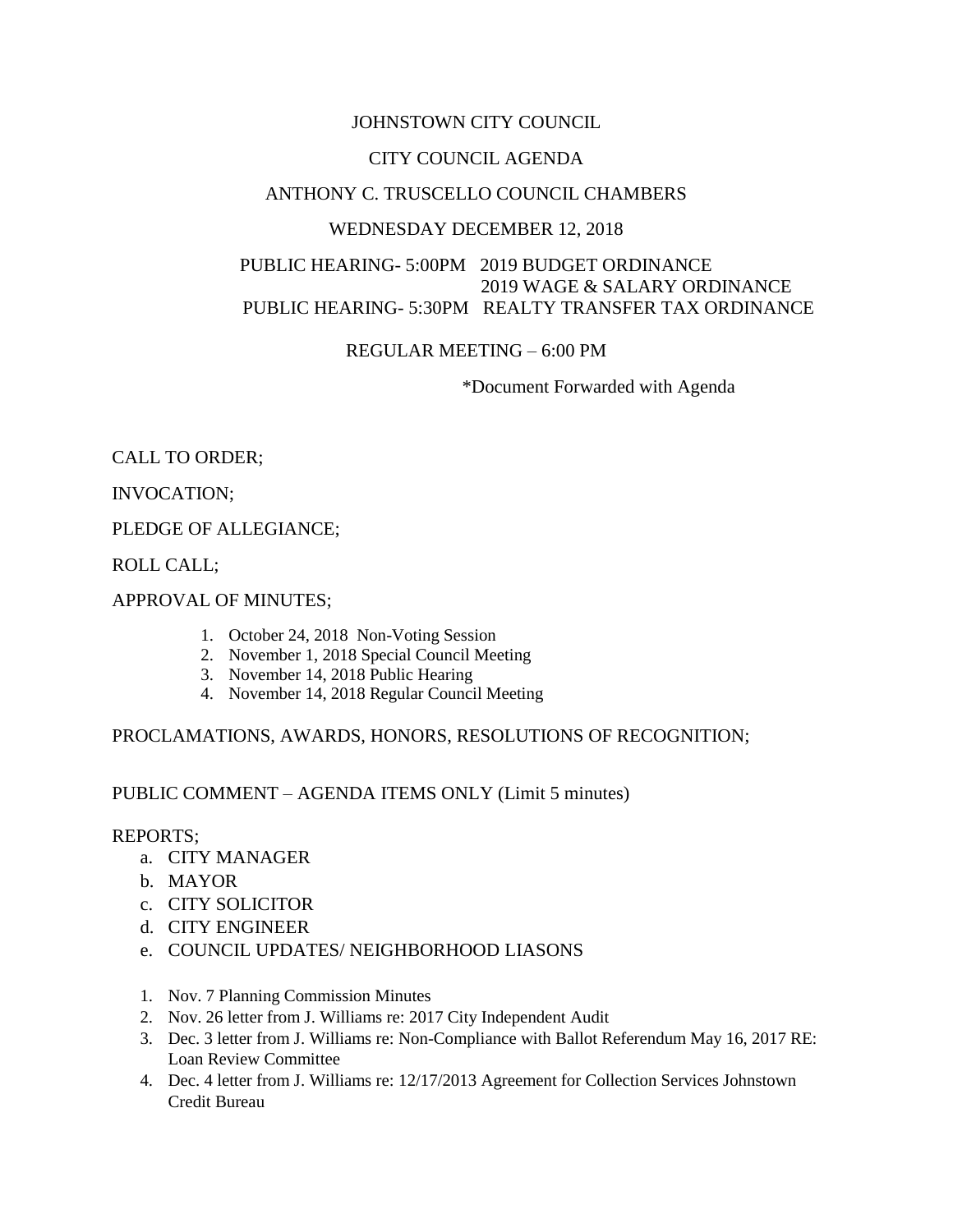- 5. Dec. 4 letter from J. Williams re: Resolution No 9795 Approving Retention of Young, Oaks, Brown & Company, Accounting Firm
- 6. Dec. 4 letter from J. Williams re: City Economic Development Loan Programs
- 7. Nov. 26 letter from J. Williams re: 2017 City Independent Audit
- 8. Dec. 5 letter from J. Williams re: Professional Service Agreements/Contracts
- 9. Dec. 5 letter from Cambria Somerset Realtors Association re: Realty Transfer Tax
- 10. Dec. 6 letter from Beth Colvin re: No Increase on Realty Transfer Tax
- 11. Dec. 6 letter from Sue Lease re: Realty Transfer Tax

PETITIONS;

#### **ORDINANCE FOR FINAL READ**

- 1. BILL NO. 32 OF 2018. AN ORDINANCE AMENDING ORDINANCE NO. 5245, PASSED FINALLY ON DECEMBER 13, 2017 AND REPEALING ORDINANCE NO. 5250, PASSED FINALLY ON MARCH 15, 2018; NO. 5253, PASSED FINALLY ON MAY 9, 2018; AND NO. 5257, PASSED FINALLY ON JULY 11, 2018, AND ORDINANCE NO. 5262, PASSED FINALLY ON NOVEMBER 14, 2018 IN ORDER TO PROVIDE FOR THE PROPER ALLOCATION OF REVENUE AND EXPENSES IN THE CITY OF JOHNSTOWN'S GENERAL FUND(01), COMMUNITY DEVELOPMENT FUND (04), UDAG FUND(8), PARKING FUND (02), SEWER UPGRADE MAINTENANCE/ REPAIR FUND (24), CAPITAL FUND (18), RECREATION FUND (22), STATE GRANT FUND (13). (As Amended)  $*$
- **2.** BILL NO. 35 OF 2018. AN ORDINANCE ESTIMATING THE AMOUNT OF REVENUES TO BE RECEIVED BY THE CITY OF JOHNSTOWN FROM VARIOUS SOURCES AND APPROPRIATING SPECIFIC SUMS ESTIMATED TO BE REQUIRED FOR SPECIFIC PURPOSES FOR THE OPERATIONS FOR THE VARIOUS BUREAUS, DEPARTMENTS, AND THE PAYMENT OF DEBT SERVICE OBLIGATIONS OF THE CITY OF JOHNSTOWN, PENNSYLVANIA, FOR THE CALENDER YEAR BEGINNING JANUARY 1, 2019**. (TABLED 11-27-18)**
- **3.** BILL NO. 36 OF 2018. AN ORDINANCE FIXING THE SALARIES AND WAGES TO BE PAID ALL ELECTED OFFICIALS AND EMPLOYEES OF THE VARIOUS DEPARTMENTS AND BUREAUS OF THE CITY OF JOHNSTOWN, PENNSYLVANIA, FOR THE CALENDAR YEAR BEGINNING JANUARY 1, 2019. **TABLED (11-27-18)**
- 4. BILL NO. 37 OF 2018. AN ORDINANCE AMENDING ORDINANCE 4438, PASSED SEPTEMBER 23, 1987 AND KNOWN AS THE "REALTY TRANSFER TAX ORDINANCE OF THE CITY OF JOHNSTOWN," AS CODIFIED AT CHAPTER 88 OF THE CITY OF JOHNSTOWN PENNSYLVANIA CODE OF ORDINANCES BY INCREASING THE RATE OF TAX FROM ONE PERCENT (1%) TO TWO AND ONE HALF PERCENT (2.5%) COMMENCING JANUARY 1, 2019.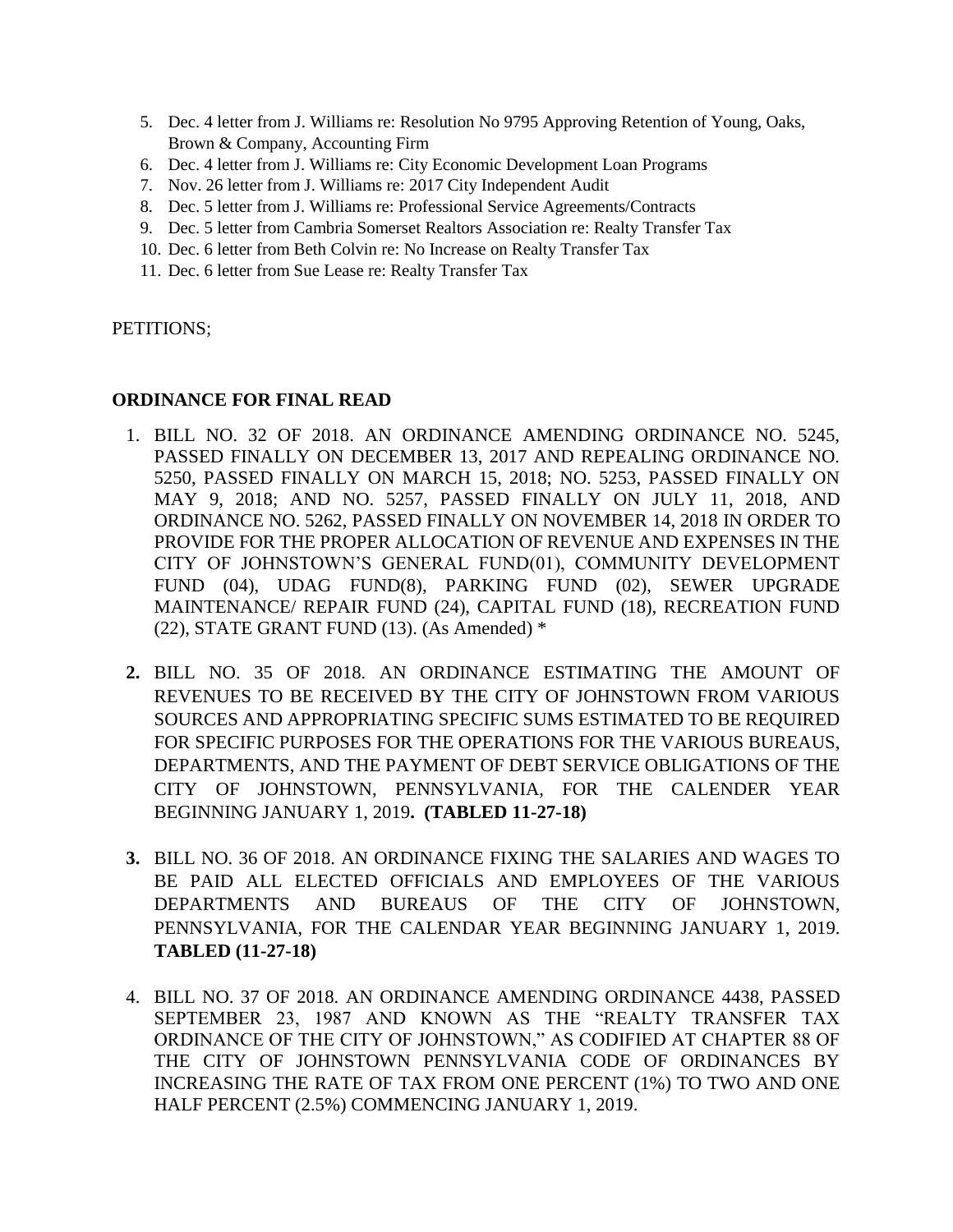#### **ORDINANCES FOR FIRST READ**

- 1. BILL NO. 28 OF 2018. AN ORDINANCE DIRECTING THE CAMBRIA COUNTY BOARD OF ELECTIONS TO PLACE ON THE MAY 2019 MUNICIPAL PRIMARY ELECTION BALLOT, FOR THE CITY OF JOHNSTOWN, THE BALLOT REFERENDUM QUESTION FOR CONSIDERATION BY THE REGISTERED VOTERS OF THE CITY OF JOHNSTOWN, WHICH IF RECEIVING A MAJORITY OF THE VOTES CAST, ESTABLISHES A GOVERNMENTAL STUDY COMMISSION, AND FURTHER THE ELECTION OF SEVEN (7) GOVERNMENTAL STUDY COMMISSIONERS DURING THE MAY, 2019 MUNICIPAL PRIMARY ELECTION, PURSUANT TO THE COMMONWEALTH OF PENNSYLVANIA 53. Pa C.S. Chapters 29 (Home Rule), 30 (Optional Plans) & 31 (Optional Plans) Home Rule Charter and Optional Plan Laws**. (Tabled 10/10/18)**
- 2. BILL NO. 29 OF 2018. AN ORDINANCE AMENDING ORDINANCE NO. 5102, PASSED 3-28-12 AND/ OR ANY AND ALL SUBSEQUENT AMENDMENTS, AND THE CODIFIED ORDINANCES OF THE CITY OF JOHNSTOWN; CHAPTER 1484 TITLED: RESIDENTIAL RENTAL PROPERTY REGISTRATION AND MORE SPECIFICALLY, SUBSECTION 1484.05 REGISTRATION AND LICENSING OF RSIDENTIAL RENTAL PROPERTIES, BY ADDING SUBSECTION 1484.05.01 TITLED: POSTING OF NON-COMPLIANT PROPERTY REGISTRATION AND INSPECTION REQUIREMENTS. **(Tabled 10/10/18)**
- 3. BILL 38 0F 2018: AN ORDINANCE REPEALING ORDINANCE NO. 5173, PASSED FINALLY ON JUNE 10, 2015 AMENDING ORDINANCE NO. 5161 TITLED: AN ORDINANCE OF THE CITY COUNCIL OF THE CITY OF JOHNSTOWN, PENNSYLVANIA, AMENDING. WHICH INCLUDE AMENDING THE FY 2014 CDBG PROGRAM TITLED: SEWER LATERAL REPLACEMENT.\*
- 4. BILL NO. 39 OF 2018: AN ORDINANCE REPEALING ORDINANCE NO. 5174, PASSED FINALLY ON JUNE 10, 2015 AMENDING ORDINANCE NO. 5161 TITLED: AN ORDINANCE OF THE CITY COUNCIL OF THE CITY OF JOHNSTOWN, PENNSYLVANIA, AMENDING FY 2013 AND FY 2014 CDBG PROGRAMS TITLED ECONOMIC DEVELOPMENT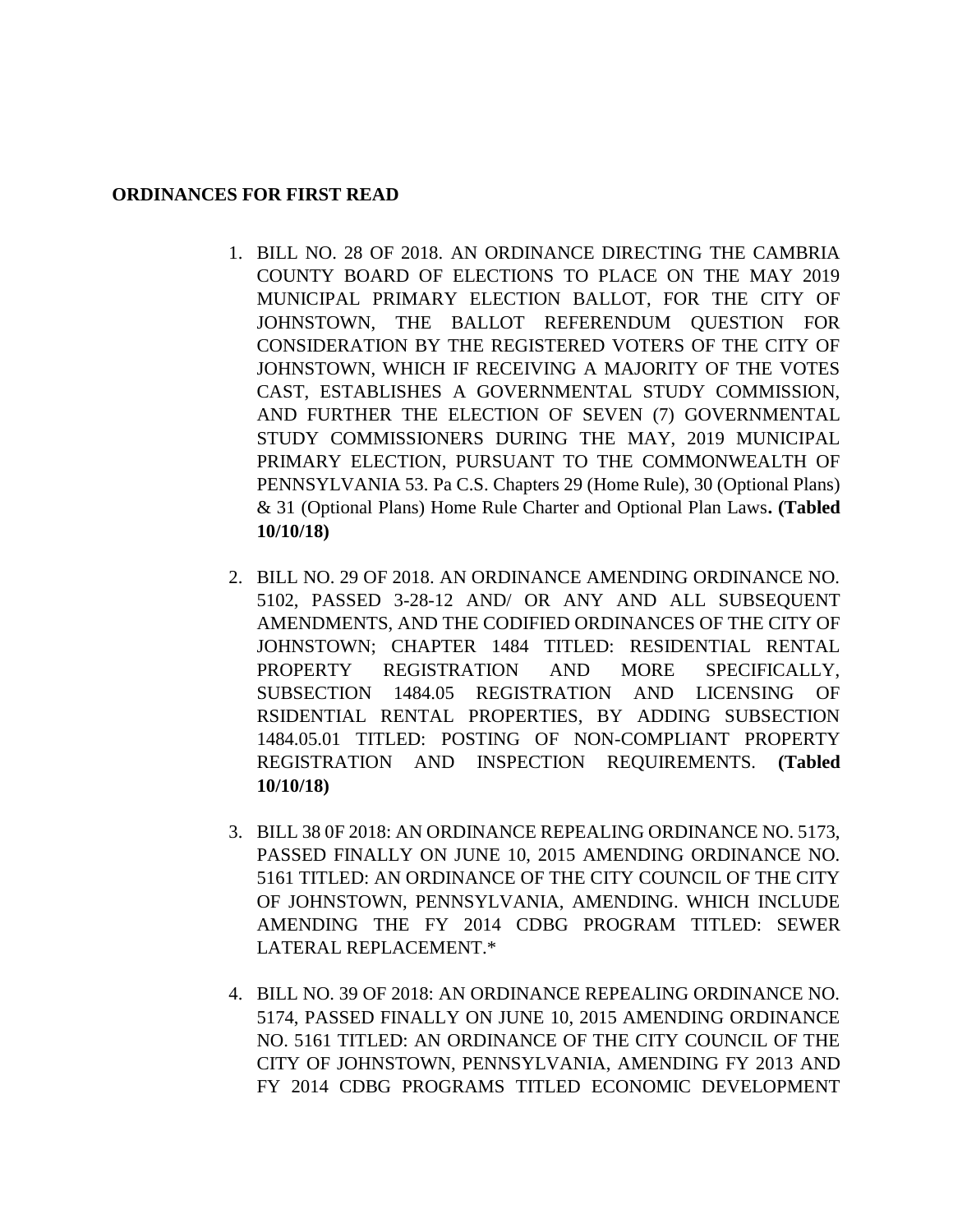ASSISTANCE GRANT EXPENSES, CODE ENFORCEMENT GRANT EXPENSES, REHAB DELIVERY GRANT EXPENSES, PUBLIC IMPROVEMENT GRANT EXPENSE, AND PUBLIC SERVICE.\*

- 5. BILL NO. 40 OF 2018: AN ORDINANCE REPEALING ORDINANCE NO. 5184, PASSED FINALLY ON OCTOBER 14, 2015 AMENDING ORDINANCE NO. 5161 TITLED: AN ORDINANCE OF THE CITY COUNCIL OF THE CITY OF JOHNSTOWN, PENNSYLVANIA, AMENDING. WHICH INCLUDE AMENDING THE FY 2015 PROGRAM TITLED: PROCEEDS FROM GENERAL LONG TERM DEBT-LOAN REPAYMENTS-UDAG.\*
- 6. BILL NO. 41 OF 2018: AN ORDINANCE REPEALING ORDINANCE NO. 5200, PASSED FINALLY ON MAY 11, 2016 AMENDING ORDINANCE NO. 5192 TITLED: AN ORDINANCE OF THE CITY COUNCIL OF THE CITY OF JOHNSTOWN, PENNSYLVANIA, AMENDING ORDINANCE NO. 5192 FY 2016 CITY OF JOHNSTOWN BUDGET BILLTO INCLUDE THE SEWER LATERAL ASSISTANCE PROGRAM AND DEMOLITION IN UDAG.\*
- 7. BILL NO. 42 OF 2018: AN ORDINANCE REPEALING ORDINANCE NO. 5203, PASSED FINALL ON AUGUST 11, 2016 AMENDING ORDINANCE 5201 TITLED: AN ORDINANCE OF THE CITY OF JOHNSTOWN, PENNSYLVANIA, AMENDING ORDINANCE NO. 5201 OF 2016 OF THE CITY OF JOHNSTOWN BUDGET TO INCLUDE THE REVENUE AND EXPENSES FOR FIRE GRANTS RECEIVED IN THE GENERAL FUND.\*
- 8. BILL NO. 43 OF 2018: AN ORDINANCE REPEALING ORDINANCE NO. 5207, PASSED FINALLY ON OCTOBER 12, 2016 AMENDING ORDINANCE NO. 5201 OF 2016, AS AMENDED BY ORDINANCE NO. 5203 PASSED FINALLY ON AUGUST 11, 2016 SETTING FORTH THE 2016 CITY OF JOHNSTOWN BUDGET EXHIBIT A, TO INCLUDE GENERAL FUND REVENUES AND EXPENSES FOR THE POLICE GRANTS, AND TO AMEND THE MAIN STREET EAST CAPITAL BUDGET FUND, AND THE PARKING FUND AS PER THE 2015 INDEPENDENT AUDIT OF WESSEL & CO. RECOMMENDATIONS.\*
- 9. BILL NO. 44 OF 2018: AN ORDINANCE REPEALING ORDINANCE NO. 5219, PASSED FINALLY ON DECEMBER 29, 2016 AMENDING ORDINANCE NO. 5192 PASSED FINALLY ON JUNE 28, 2016 AND ORDINANCE NO. 5203 PASSED FINALLY ON AUGUST 11, 2016 AND ORDINANCE NO. 5207 PASSED FINALLY ON OCTOBER 12, 2016, SETTING FORTH THE 2016 CITY OF JOHNSTOWN BUDGET EXHIBIT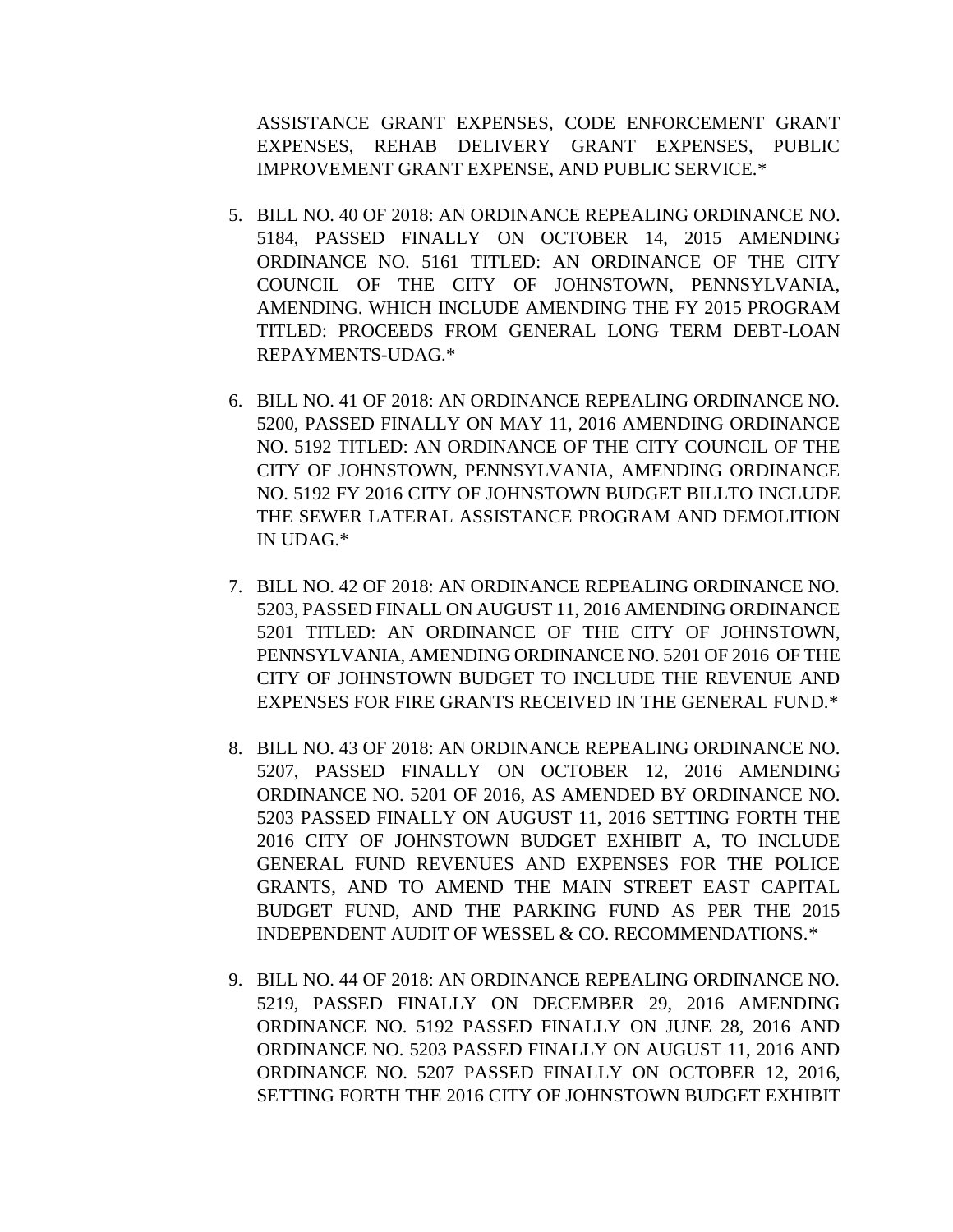A, TO INCLUDE BOTH DEBT SERVICE AND GENERAL FUND REVENUES AND EXPENSES FOR THE \$6,000,000 UNFUNDED DEBT LOAN TO BE REVIEVED BY YEAR END 2016.\*

- 10. BILL NO. 45 OF 2018: AN ORDINANCE REPEALING ORDINANCE NO. 5226, PASSED FINALLY ON APRIL 12, 2017. AMENDING ORDINANCE NO. 5213 PASSED ON DECEMBER 29, 2016 CITY OF JOHNSTOWN BUDGET TO AMEND 2017 BUDGET TO PROPERLY ALLOCATE REVENUES AND EXPENSES RELATING TO DELINQUENT BUSINESS PRIVELEGE TAX COLLECTED AND RECEIVED BY TURNKEY TAXES ON 1/13/17 AND TO PROPERLY ALLOCATE THE TRANSFER OF FUNDSFROM ITC TO PARKING FUND.\*
- 11. BILL NO. 46 OF 2018: AN ORDINANCE REPEALING ORDINANCE NO. 5234, PASSED FINALLY ON AUGUST 9, 2017. AMENDING ORDINANCE NO. 5213 PASSED ON DECEMBER 29, 2016 AS THEN AMENDED BY ORDINANCE NO. 5226 PASSED FINALLY ON APRIL 12, 2017 CITY OF JOHNSTOWN BUDGET TO AMEND 2017 BUDGET TO PROPERLY ALLOCATE REVENUES AND EXPENSES RELATING TO DELINQUENT BUSINESS PRIVELEGE TAX TO DATE, TO REALIZE THE SHORTFALL OF REVENUE FROM THE TAX LIEN SALE, AND TO REALLOCATE FUNDS TO BE RECEIVED FROM THE 2017 LEAD BASED PAINT GRANT.\*
- 12. BILL NO. 47 OF 2018: AN ORDINANCE REPEALING ORDINANCE NO. 5237, PASSED FINALLY ON SEPTEMBER 13, 2017. TITLED: AMENDING ORDINANCE NO. 5213 PASSED ON DECEMBER 29, 2016 AS AMENDED BY ORDINANCE NO. 5226 PASSED FINALLY ON APRIL 12, 2017, AND AS AMENDED BY ORDINANCE NO. 5234, PASSED FINALLY AUGUST 9, 2017 TO FURTHER AMEND THE 2017 BUDGET TO PROPERLY ALLOCATE REVENUES AND EXPENSES RELATING TO THE CDBG AND HOME ALLOCATIONS, ADDITIONAL SEWER UPGRADE PENNVEST EXPENSES, AND TO ALLOCATE THE ANTICIPATED FORENSIC AUDIT EXPENSES FROM ERNST AND YOUNG, AND TO ELIMINATE DEFICITS BALANCES AS NEEDED.\*
- 13. BILL NO. 48 OF 2018. AN ORDINANCE AMENDING ORDINANCE NO. 4654, AS AMENDED BY ORDINANCE NOS. 4693, 4731, 4880, 4894, 4902, 4908, 4991, 5015, 5024, 5127, 5034, 5042, 5055, 5058, 5069, 5177) MAY 19, 2015 VOTER REFERENDUM, AND ORDINANCE NO. 5194, 5196, 5199, 5210, 5229, 5230, 5231 AND 5255) TITLED; AN ORDINANCE ESTABLISHING AN ADMINISTRATIVE CODE FOR THE CITY OF JOHNSTOWN, PENNSYLVANIA, DESIGNATING THE POERS AND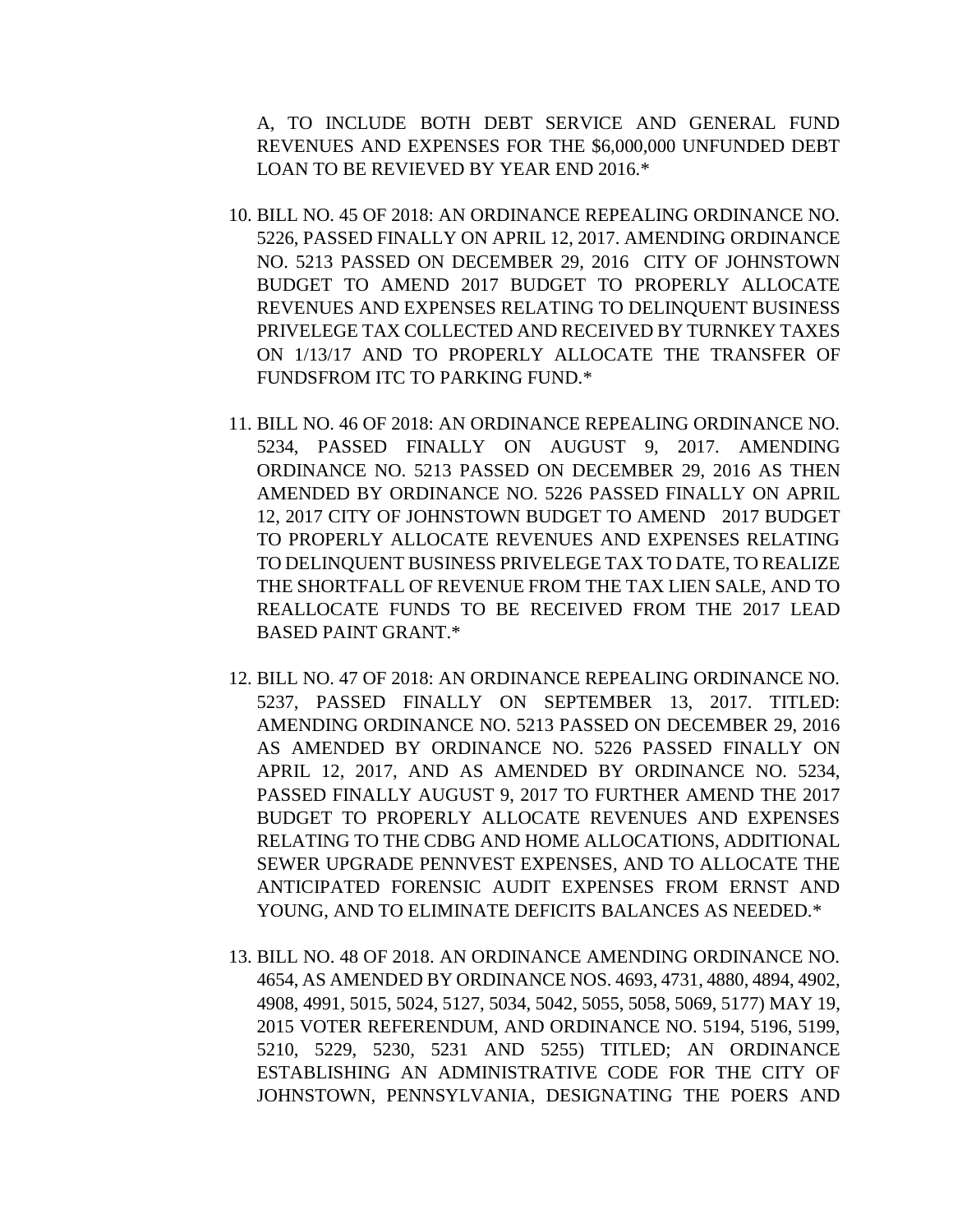DUTIES OF THE COUNCIL, THE CITY MANAGER AND OTHER MUNICIPAL OFFICIALS AND SUPPLEMENTING THE PROVISIONS AS SET FORTH IN THE HOME RULE CHARTER APPROVED BY THE VOTERS ON MAY 18, 1993, BY FURTHER AMENDING SECTION 212. **ORDINANCES** 

## **RESOLUTIONS;**

- 1. A RESOLUTION OF THE CITY COUNCIL OF THE CITY OF JOHNSTOWN, PENNSYLVANIA DIRECTS THE CITY MANAGER THRU THE ASSISTANCE OF THE BEARD LEGAL GROUP-CITY SOLICITORS TO CONTACT THE CITY OF JOHNSTOWN'S INSURANCE CARRIERS REGARDING THE CITY'S ABILITY TO INSURE CONTINUING LIABILITY COVERAGES WITH REQUIRED STANDARDS FOR THE SAFETY OF PERSONS USING AND VISITING ANY OF THE CITY'S (14) STATED AND ACKNOWLEDGED CITY PLAYGROUNDS AS PUBLISHED ON THE CITY'S INTERNET WEB SITE, INCLUDING ON SITE COMPLIANCE INSPECTIONS BY AN INDEPENDENT QUALIFIED PERSONS, FIRMS AND LLC.\*
- 2. A RESOLUTION OF THE CITY COUNCIL OF THE CITY OF JOHNSTOWN, CAMBIA COUNTY PENNSYLVANIA SEEKING THE SECRETARY OF THE COMMONWEALTH OF PENNSYLVANIA'S DEPARTMENT OF COMMUNITY AND ECONOMIC DEVELOPMENT REQUESTING, PURSUANT TO THE ACT OF JULY 10, 1987 (P.L. 246, NO. 47, KNOWN AS THE MUNICIPALITIES FINANCIAL RECOVERY ACT, TO RECOMMEND THE CITY OF JOHNSTOWN BE PLACED UNDER RECIEVERSHIP PURSUANT TO THE "ACT"\*
- 3. A RESOLUTION OF CITY COUNCIL OF THE CITY OF JOHNSTOWN, PENNSYLVANIA AUTHORIZING THE CITY MANAGER TO SIGN A CONTRACT FOR CONTINUATION OF POLICE SERVICES WITH THE JOHNSTOWN HOUSING AUTHORITY FOR THE VINE STREET, FULTON I. CONNOR & TOWN HOUSE TOWERS UPON REVIEW OF THE CITY SOLICITOR.\*
- 4. A RESOLUTION OF CITY COUNCIL OF THE CITY OF JOHNSTOWN, PENNSYLVANIA AUTHORIZING THE CITY MANAGER TO SIGN A CONTRACT FOR THE CONTINUATION OF POLICE SERVICES WITH THE JOHNSTOWN HOUSING AUTHORITY FOR THE SOLOMON, PROSPECT, COOPERSDALE & OAKHURST COMMUNITIES UPON REVIEW OF THE CITY SOLICITOR.\*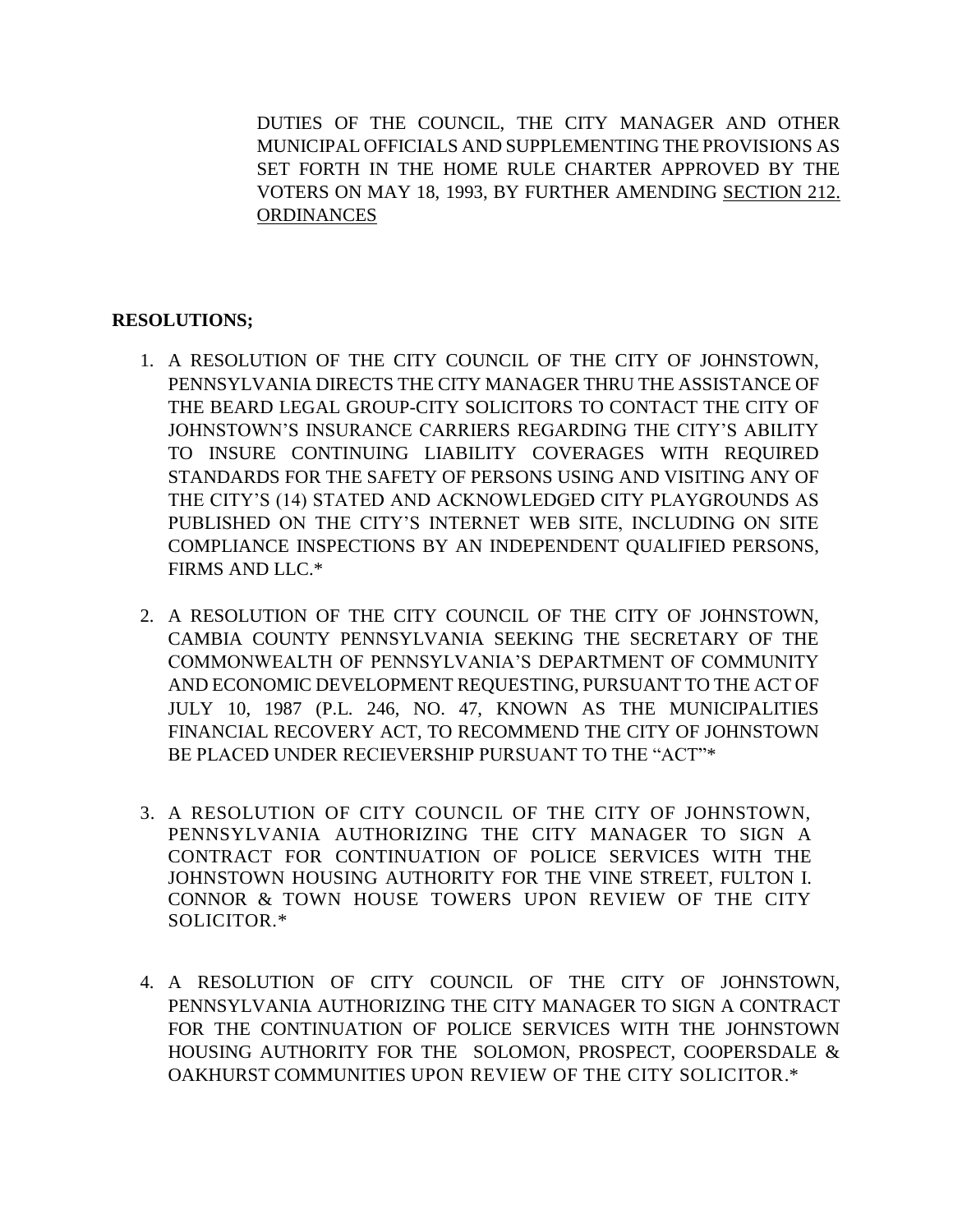- 5. A RESOLUTION OF CITY COUNCIL OF THE CITY OF JOHNSTOWN ESTABLISHING THE SCHEDULE OF CITY COUNCIL MEETINGS AND WORKSHOPS FOR THE YEAR 2019.\*
- 6. A RESOLUTION OF THE CITY COUNCIL, OF THE CITY OF JOHNSTOWN, CAMBRIA COUNTY, PENNSYLVANIA SELECTING A PROPOSAL FOR RENEWAL OF THE CITY GENERAL LIABILITY AND WORKERS'COMPENSATION INSURANCE PLAN(S) EFFECTIVE JANUARY 1, 2019 AND AUTHORIZING THE CITY MANAGER TO EXECUTE ANY/ALL AGREEMENTS AND NOTICES NECESSARY TO EFFECTUATE SAME. \*
- 7. A RESOLUTION OF THE CITY OF JOHNSTOWN, PENNSYLVANIA SUPPORTING A PETITION TO THE PENNSYLVANIA LIQUOR CONTROL BOARD ("BOARD'S") BY THE CITY OF JOHNSTOWN FOR THE PROPERTY KNOWN AS 80 BRIDGE STREET FOR THE SUBSTITUTION OF THE CITY OF JOHNSTOWN'S NOISE ORDINANCE FOR SECTION 493 (34) OF THE LIQUOR CODE.\*
- 8. A RESOLUTION OF THE CITY COUNCIL OF THE CITY OF JOHNSTOWN, PENNSYLVANIA, SUPPORTING A PETITION TO THE PENNSYLVANIA LIQUOR CONTROL BOARD (BOARD'S) BY THE CITY OF JOHNSTOWN FOR THE PROPERTY KNOWN AS 229 MAIN STREET FOR SUBSTITUTION OF THE CITY OF JOHNSTOWN'S NOISE ORDINANCE FOR SEC. 493 (34) OF THE LIQUOR CODE.\*
- 9. A RESOLUTION OF THE CITY COUNCIL OF THE CITY OF JOHNSTOWN, PENNSYLVANIA, APPOINTING BEARD LEGAL GROUP P.C. AS SPECIAL LABOR COUNSEL ON A MONTH TO MONTH BASIS EFFECTIVE DECEMBER 7, 2018\*

# MOTIONS;

1. TO ACCEPT THE AUDIT OF FINANCIAL STATEMENTS OF THE CITY OF JOHNSTOWN FOR THE YEAR BEGINNING JANUARY 1, 2017 AND ENDING DECEMBER 31, 2017 PERFORMED BY WESSEL & COMPANY AND DELIVERED TO COUNCIL ON JUNE 26, 2018.

NEW BUSINESS;

OLD BUSINESS;

PUBLIC COMMENT – NON-AGENDA ACTION ITEMS (Limit 3 minutes)

RECESS/ADJOURNMENT;